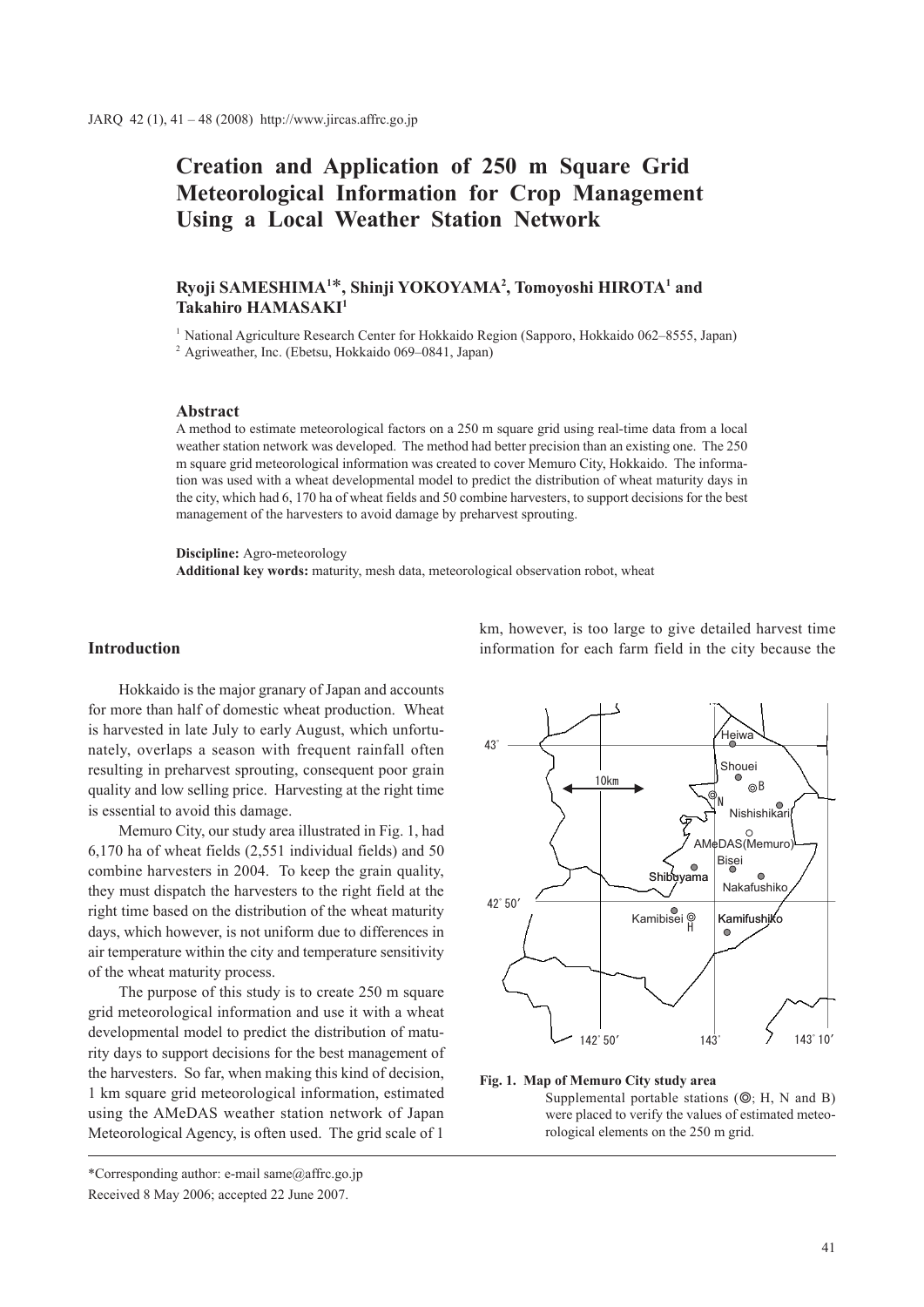average field size is  $160 \times 160$  m. Fortunately, the agricultural cooperative of the city has its own local weather station network made up of 8 stations, each of which sends hourly meteorological data to the Agricultural Cooperative Information Center. We then developed a method to create 250 m square grid meteorological information using the network to map maturity day information in the city.

#### **Materials and methods**

# **1. Outline of the existing method to create 1 km square grid information**

We developed a method to estimate real-time meteorological data  $(R_d)$ , daily meteorological values on a particular day, on a 250 m square grid by revising an existing method for 1 km scale using AMeDAS data<sup>7</sup>, which is briefly explained as follows.

(1) A multiple regression formula is derived to calculate normal values of monthly averaged meteorological data  $(N_m)$  from the topographical factors.  $N_m$  on each 1 km square grid is then estimated by the formula<sup>5</sup>:

$$
N_m = \sum_{i=1}^n A_i \times F_i + c \tag{1}
$$

where  $A_i$  is a coefficient for a topographical factor of  $F_i$ , *n* is the number of the factors and *c* is a constant. Fortunately, a ready-made data set of  $N_m$  for all the 1 km square grids covering Japan is available<sup>2</sup>.

- (2) Normal values of daily data  $(N_d)$  are calculated from  $N_m$  by the harmonic analysis<sup>4</sup>.
- (3)  $R_d$  is estimated using  $N_d$  and real-time and normal daily data at nearby AMeDAS stations, *RAj* and *NAj* , respectively<sup>6</sup>. Usually 4 to 6 stations, within about 30 km, are used

$$
R_d = \frac{\sum_{j=1}^n \left\{ (RA_j - NA_j) \left( \frac{1}{r_j} \right) \right\}}{\sum_{j=1}^n \left( \frac{1}{r_j} \right)} + N_d \qquad (2)
$$

where  $r_j$  and  $n$  are the distance from a grid to a station and number of stations, respectively.

#### **2. Setting the 250 m square grid system**

Japan Industrial Standard defines the "Third Mesh Code System" made up of grids of 30" by 45" of southnorth by east-west (conventionally called 1 km square grid though it is not strictly 1 km square). The 250 m square grid system proposed here was set by separating the 1 km square grid into 16 equal pieces and giving extra numbers from 00 to 15 to the end of the third mesh code.

# **3. Estimation of 250 m square grid meteorological information**

We estimated  $R_d$  on a 250 m square grid as follows (an example for daily mean temperature is explained).

- (1) Daily data at the 8 local weather stations for 7 months, from April to October, in 5 years from 1997 to 2001, was collected  $(D_{i,j}; i$  and *j* represent station and day, from 1 to 8 and from 1 to 1,071, respectively). Averaged  $D_{i,j}$  over the 8 stations was calculated for the 1,071 days  $(L_j, j = 1 \text{ to } 1,071)$ .
- (2) The range of  $L_j$  was 29.6°C (from  $-3.9$ °C to 25.7°C), which was separated into 30 classes (Table 1).
- (3) Each of the 1,071 days was assigned to one of the 30 classes by the value of *Lj* .
- (4) Averaged  $D_{i,j}$  in each class for each station was calculated ( $C_{ik}$ , *i* and *k* represent station and class, respectively) as shown in Table 1.
- (5) A regression formula for each class was derived to estimate the 5-year mean temperature of the class  $(N_c)$ using  $C_{ik}$  as a dependent variable and 4 topographical factors (mean altitude, relief, gradient, and its direction calculated using 50 m mesh elevation data<sup>1</sup>) as independent variables. Thirty formulas were derived to cover all the classes.

$$
N_c = \sum_{i=1}^4 A_i \times F_i + c \tag{3}
$$

- (6)  $N_c$  for any day on any grid was then calculated as follows. A regression formula for the day was chosen out of these 30 by the averaged daily mean temperature over the 8 stations on the day  $(L_d)$ .  $N_c$  was estimated by Eq. (3) with  $F_i$  calculated using the Digital Map 50 m Grid<sup>1</sup>.
- (7) Then,  $R_d$  was estimated using the real-time and 5-year mean temperature at the 8 local stations,  $RL_j$  and  $NL_j$ , respectively.

$$
R_d = \frac{\sum_{j=1}^{8} \left\{ (RL_j - NL_j) \left( \frac{1}{r_j} \right) \right\}}{\sum_{j=1}^{8} \left( \frac{1}{r_j} \right)} + N_c \qquad (4)
$$

Grid values for other meteorological elements listed in Table 2 were also calculated in our system.

## **4. Predicting maturity day with the grid information**

In previous reports for the main island of Japan<sup>3</sup>, the wheat maturity day, when panicle moisture reaches 40%, is predicted (calculated) starting on seeding day in the fall. In Hokkaido, however, wheat almost stops its developmental process in winter under the continuous snow cover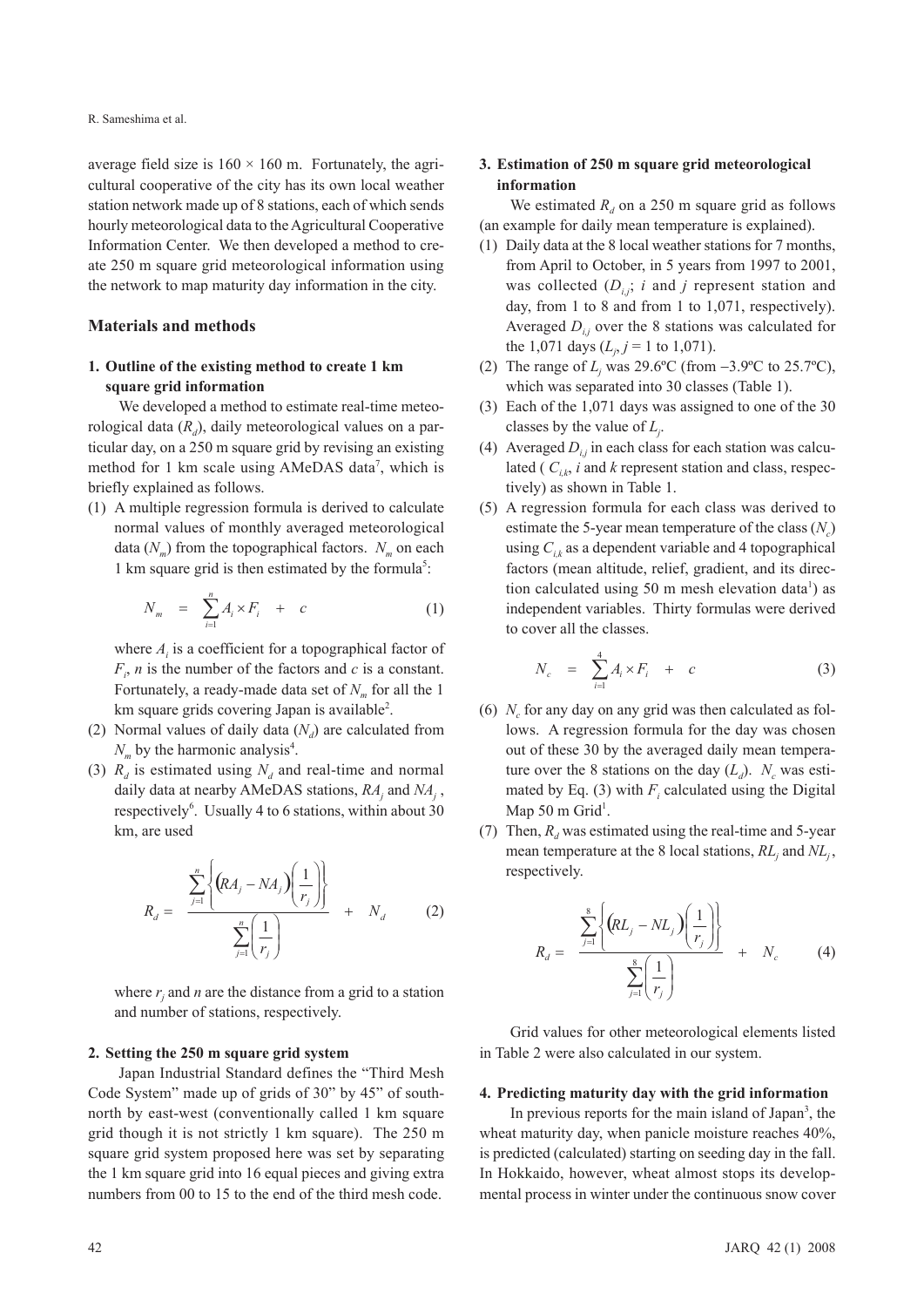|                | Class            |                  |         |        |         |                   | Stations       |         |                  |                |                  |
|----------------|------------------|------------------|---------|--------|---------|-------------------|----------------|---------|------------------|----------------|------------------|
| No.            | Min.             | Max.             | Average | Heiwa  | Shouei  | Nishi-<br>shikari | Shibu-<br>yama | Bisei   | Naka-<br>fushiko | Kami-<br>bisei | Kami-<br>fushiko |
| $\mathbf{1}$   | $-4$             | $-3$             | $-3.9$  | $-4.0$ | $-3.5$  | $-2.8$            | $-4.1$         | $-3.8$  | $-3.3$           | $-5.1$         | $-4.4$           |
| $\overline{2}$ | $-3$             | $-2$             | $-2.1$  | $-2.0$ | $-1.4$  | $-0.7$            | $-2.3$         | $-2.4$  | $-1.7$           | $-3.8$         | $-2.8$           |
| 3              | $-2$             | $^{\rm -1}$      | $-1.3$  | $-1.3$ | $-0.9$  | $-0.1$            | $-1.5$         | $-1.4$  | $-1.1$           | $-2.5$         | $-1.9$           |
| $\overline{4}$ | $-1$             | $\boldsymbol{0}$ | $-0.3$  | $-0.4$ | $0.1\,$ | 0.8               | $-0.5$         | $-0.4$  | $-0.1$           | $-1.5$         | $-0.8$           |
| 5              | $\boldsymbol{0}$ | $\mathbf{1}$     | $0.6\,$ | 0.5    | $1.0\,$ | 1.6               | 0.5            | 0.6     | 0.9              | $-0.5$         | 0.3              |
| 6              | $\mathbf{1}$     | $\overline{c}$   | 1.6     | 1.4    | 1.8     | 2.5               | 1.3            | 1.8     | 1.8              | $1.0\,$        | 1.4              |
| 7              | $\overline{2}$   | $\overline{3}$   | 2.7     | 2.5    | 3.0     | $4.0\,$           | 2.6            | $3.0$   | 2.9              | 1.6            | 2.2              |
| 8              | 3                | $\overline{4}$   | 3.7     | 3.2    | 3.8     | 4.8               | 3.4            | 3.8     | 4.0              | $2.8\,$        | 3.3              |
| 9              | $\overline{4}$   | 5                | 4.3     | 4.2    | 4.7     | 5.2               | 4.2            | 4.3     | 4.7              | 3.5            | 3.9              |
| $10\,$         | 5                | 6                | 5.5     | 5.3    | 5.9     | 6.3               | 5.4            | 5.7     | 5.8              | 4.7            | 5.2              |
| 11             | 6                | $\boldsymbol{7}$ | 6.5     | 6.3    | 6.5     | 7.2               | 6.5            | 6.6     | 6.7              | 5.7            | 6.2              |
| 12             | 7                | $\,$ $\,$        | 7.4     | 7.2    | $7.4\,$ | 8.2               | $7.2\,$        | $7.6\,$ | 7.6              | 6.8            | $7.1\,$          |
| 13             | 8                | 9                | 8.5     | 7.9    | 8.6     | 9.4               | 8.3            | 8.7     | 8.9              | 7.7            | 8.2              |
| 14             | 9                | 10               | 9.5     | 9.0    | 9.6     | 10.3              | 9.3            | 9.8     | 9.8              | 8.9            | 9.2              |
| 15             | 10               | $11\,$           | 10.5    | 10.1   | 10.6    | 11.5              | 10.3           | 10.6    | 10.8             | 9.7            | 10.2             |
| 16             | 11               | 12               | 11.6    | 11.3   | 11.8    | 12.4              | 11.4           | 11.6    | 11.8             | 11.0           | 11.3             |
| 17             | 12               | 13               | 12.4    | 12.1   | 12.7    | 13.4              | 12.2           | 12.5    | 12.7             | 11.8           | 12.1             |
| $18\,$         | 13               | 14               | 13.4    | 13.0   | 13.6    | 14.4              | 13.1           | 13.4    | 13.7             | 12.8           | 13.2             |
| 19             | 14               | 15               | 14.5    | 14.1   | 14.6    | 15.6              | 14.2           | 14.7    | 14.8             | 13.8           | 14.3             |
| $20\,$         | 15               | 16               | 15.5    | 15.2   | 15.5    | 16.6              | 15.1           | 15.6    | 15.7             | 14.8           | 15.2             |
| $21\,$         | 16               | 17               | 16.4    | 16.0   | 16.5    | 17.5              | 16.1           | 16.6    | 16.6             | 15.8           | 16.1             |
| 22             | 17               | 18               | 17.5    | 17.3   | 17.7    | 18.6              | 17.1           | 17.6    | 17.7             | 16.8           | 17.2             |
| 23             | 18               | 19               | 18.4    | 18.1   | 18.5    | 19.4              | 18.0           | 18.6    | 18.6             | 17.7           | 18.1             |
| 24             | 19               | $20\,$           | 19.4    | 19.1   | 19.5    | 20.6              | 18.9           | 19.6    | 19.7             | 18.6           | 19.1             |
| 25             | 20               | $21\,$           | 20.4    | 20.4   | 20.4    | 21.5              | 19.8           | 20.6    | 20.7             | 19.8           | 20.1             |
| $26\,$         | 21               | 22               | 21.4    | 21.2   | 21.5    | 22.5              | 21.1           | 21.5    | 21.6             | 20.8           | 21.2             |
| 27             | 22               | 23               | 22.5    | 22.5   | 22.4    | 23.7              | 22.1           | 22.8    | 22.7             | 21.8           | 22.3             |
| $28\,$         | 23               | 24               | 23.3    | 23.0   | 23.2    | 24.4              | 23.0           | 23.6    | 23.5             | 22.5           | 23.0             |
| 29             | 24               | 25               | 24.7    | 24.3   | 24.3    | 26.1              | 24.7           | 24.9    | 24.8             | 24.0           | 24.7             |
| 30             | 25               | 26               | 25.7    | 25.4   | 25.6    | 27.8              | 25.5           | 25.7    | 25.9             | 24.2           | 25.5             |

**Table 1. Classification of daily mean air temperature and** *Ci,k* **for the 30 classes at each station (ºC)**

**Table 2. Meteorological elements estimated in our system**

| Meteorological elements         | Unit          | Range of a class | Minimum | Maximum | Number of<br>classes |
|---------------------------------|---------------|------------------|---------|---------|----------------------|
| Daily mean air temperature      | $\rm ^{o}C$   |                  | -4      | 26      | 30                   |
| Daily maximum air temperature   | $\rm ^{o}C$   |                  | -4      | 34      | 38                   |
| Daily minimum air temperature   | $\rm ^{o}C$   |                  | -8      | 22      | 30                   |
| Daily mean relative humidity    | $\frac{0}{0}$ | 10               | 40      | 100     | 6                    |
| Daily minimum relative humidity | $\frac{0}{0}$ | 10               | 20      | 100     | 8                    |
| Daily precipitation             | mm            |                  | 0.5     | 75      | 15                   |

Minimum is the minimum value in the minimum class, and vice versa for Maximum.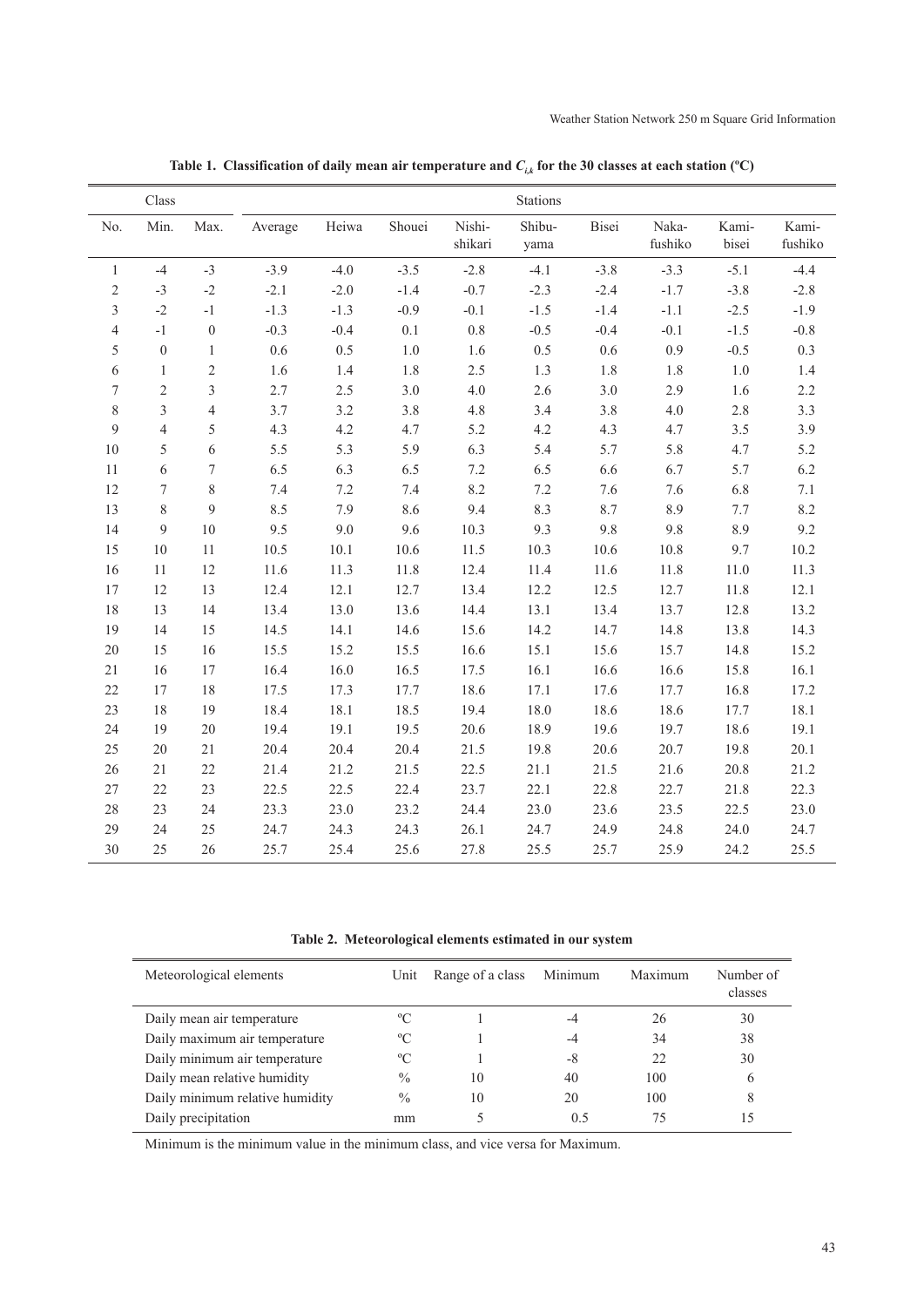and resumes it at snow melt, which is difficult to estimate and could lead to prediction error of the maturity day. A solution was to start the calculation for the prediction on heading day. We derived a developmental model for wheat variety *Hokushin*. Developmental index (*DVI*) was set to equal 0 at heading and 1.0 at maturity. Developmental rate (*DVR*), defined as daily increment of *DVI*, is related to daily mean air temperature by a linear model. Heading days on each grid was estimated by a regression model that was derived using topographical factors and measured heading days as independent and dependent variables, respectively. We used growth survey records of the agricultural cooperative (they survey heading and maturity days at more than 10 fields every year).

On the heading day, the prediction of the maturity day was conducted using  $N_d$  because real-time data for the ripening period was not yet available. To provide day-byday updated maturity day information, the prediction was updated by replacing  $N_d$  with  $R_d$ .

#### **Results and discussion**

#### **1. Multiple regression formula to estimate**  $N_c$

Relationship of the values of  $C_{ik}$  among stations changed depending on classes (an example is shown in Fig. 2 for daily minimum air temperature  $(T_{min})$  at four stations). This means that the dependence of  $R_d$  on the topographical factors is affected by the class which the day belongs to. There were a number of classes in a month as shown in Fig. 3 and we need the respective regression formulas, which our method can provide. On



•••: Heiwa, ·••; Nishishikari, -**D**: Shibuyama,  $\rightarrow$ : Kamibisei.

the other hand,  $R_d$  is calculated using  $N_d$ , processed from a single *Nm* by a single formula in a month, by the existing method (Eq. 2). In this respect, our method using  $N_c$ instead of  $N_d$  is considered to have an advantage over the existing method.

An example of the coefficient in Eq. (3) for altitude that corresponds to temperature lapse rate  $(^{\circ}C/m)$  is shown in Fig. 4. The value of the coefficient was within the range of  $-1.9$  to  $0.3^{\circ}$ C/100 m which is compatible with the typical lapse rate of  $-0.6$ °C/100 m suggesting our model is consistent with the physical meteorology process. Coefficients are fitted to a cubic polynomial to cancel the scattering as shown in Fig. 4.



**Fig. 3. Frequency distribution of daily minimum air temperature at the Memuro AMeDAS station in June for 3 years from 2000 to 2002**



**Fig. 4. Coefficient of regression formula for altitude**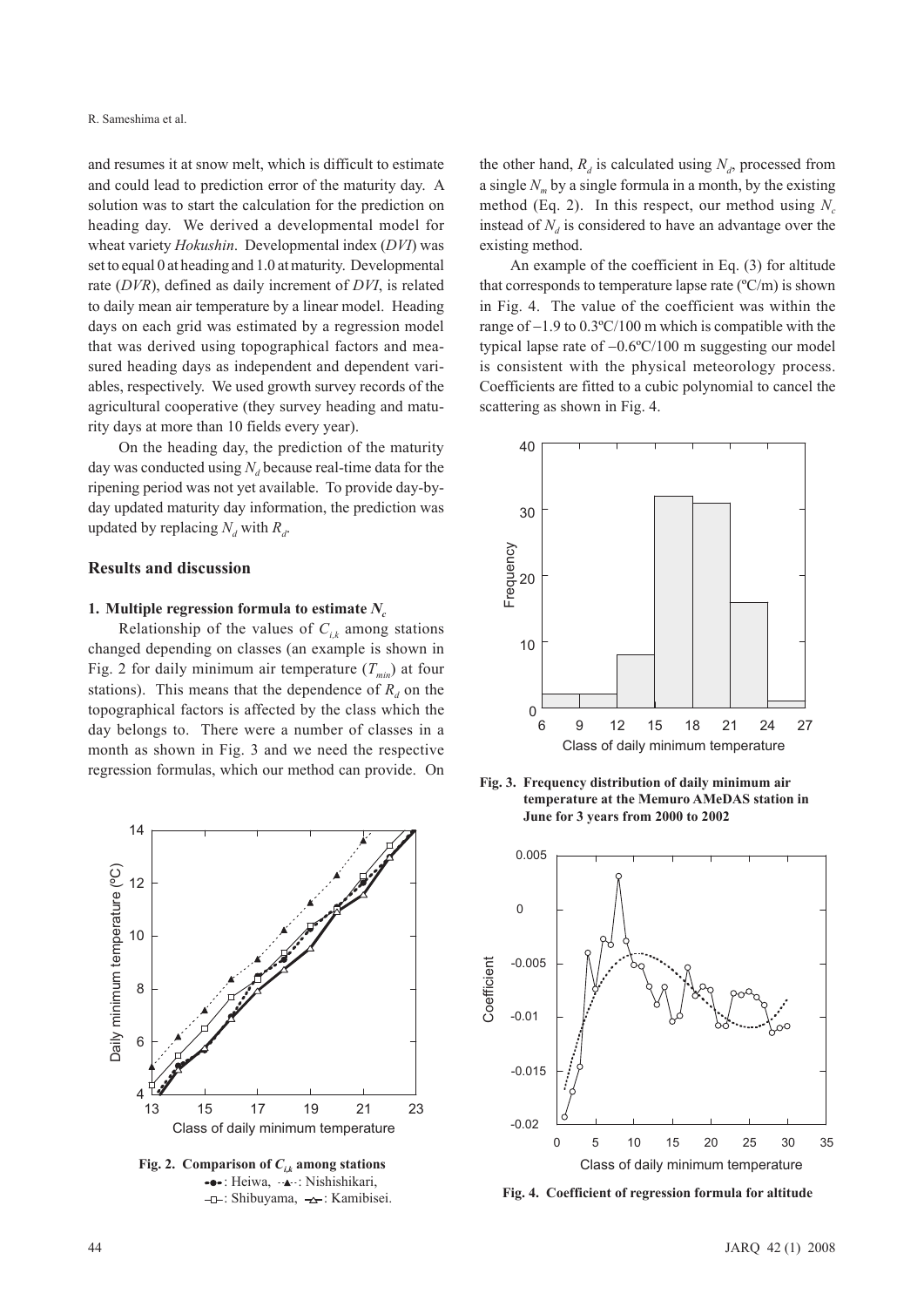## **2. The 250 m square grid meteorological information**

Our method creating 250 m square grid information gave better precision of temperature and precipitation than the method presently used<sup>7</sup> when compared using the root mean square errors for the two methods as shown in Table 3.

An example of a 250 m square grid map, for daily mean temperature on 23 June 2004 is shown in Fig. 5.

## **3. The 250 m square grid information of maturity day**

A developmental model shown in Fig. 6 was obtained and used to estimate maturity days with the above 250 m square grid meteorological information. To test the accuracy of the estimation, a map was created after all the wheat reached maturity using  $R_d$  from heading to maturity (Fig. 7). Average difference and standard deviation between estimated and measured maturity days were 1.1 and 2.5 days, respectively, for 3-year data of 59 fields from 1999 to 2002.

## **Conclusion**

The 250 m square grid information system is operating at the Agricultural Cooperative Information Center of Memuro City with its GIS system which keeps maps for all the farm fields in the city offering field-specific infor-

mation of maturity days. The system is also giving other crop information, *e.g.* predicting reduction of wheat quality due to preharvest sprouting after maturity stage.

The same 250 m square grid system explained in this report can be constructed by any organization that has a local weather station network as shown in Fig. 8. Recently portable type network-ready weather stations are available, typically for less than ¥300,000, and it is becoming easier to construct weather station networks with a realtime data acquisition system.

## **Acknowledgments**

This study was a part of the research project "A system of harvesting wheat at right time to improve the quality in large scale harvesting and processing" financially supported by the Ministry of Agriculture, Forestry and Fisheries. We are grateful to Mr. Takuya Michiba, Mr. Hidemi Shibata and Mr. Masahiro Yamaguchi, Agriculture Cooperative of Memuro City for their kind support to this work and to NARCH scientists for their encouragements and suggestions for this project.

| elements<br>H station<br>MD<br>$-0.4$<br>Daily mean<br><b>RMSE</b><br>temperature $(^{\circ}C)$<br>0.4<br>Daily maximum<br>$-0.1$<br>MD<br><b>RMSE</b><br>0.3<br>temperature $(^{\circ}C)$<br>Daily minimum<br>$-0.5$<br>MD<br>temperature $(^{\circ}C)$<br><b>RMSE</b><br>0.5 | N station<br>$-0.1$ | AMeDAS<br><b>B</b> station |
|--------------------------------------------------------------------------------------------------------------------------------------------------------------------------------------------------------------------------------------------------------------------------------|---------------------|----------------------------|
|                                                                                                                                                                                                                                                                                |                     |                            |
|                                                                                                                                                                                                                                                                                |                     | $-0.3$<br>0.2              |
|                                                                                                                                                                                                                                                                                | 0.3                 | 0.3<br>0.3                 |
|                                                                                                                                                                                                                                                                                | 0.2                 | $-0.7$<br>0.5              |
|                                                                                                                                                                                                                                                                                | 0.5                 | 0.8<br>0.7                 |
|                                                                                                                                                                                                                                                                                | 0.0                 | $-0.3$<br>0.1              |
|                                                                                                                                                                                                                                                                                | 0.4                 | 0.3<br>0.3                 |
| 2.6<br>Daily mean<br>MD                                                                                                                                                                                                                                                        | 1.3                 | 3.8                        |
| relative humidity $(\%)$<br><b>RMSE</b><br>3.0                                                                                                                                                                                                                                 | 1.7                 | 3.9                        |
| Daily minimum<br>2.8<br>MD                                                                                                                                                                                                                                                     | 0.2                 | 4.3                        |
| relative humidity $(\%)$<br><b>RMSE</b><br>3.5                                                                                                                                                                                                                                 | 2.1                 | 4.8                        |
| $-0.2$<br>Daily<br>MD                                                                                                                                                                                                                                                          | $-1.6$              | $-2.1$<br>$-0.9$           |
| precipitation (mm)<br><b>RMSE</b><br>1.1                                                                                                                                                                                                                                       |                     | 1.7<br>2.9                 |

**Table 3. Comparisons between observed and estimated values of meteorological elements**

June and July of 2003. MD: Mean difference.

RMSE: Root mean square error. RMSE for daily mean, maximum and minimum temperature by the existing method are 0.8ºC, 1.0ºC and 1.5ºC respectively, and 3.1 mm for precipitation in the Tokachi region of Hokkaido<sup>7</sup>.

The locations of H, N, B, and AMeDAS stations are shown in Fig. 1.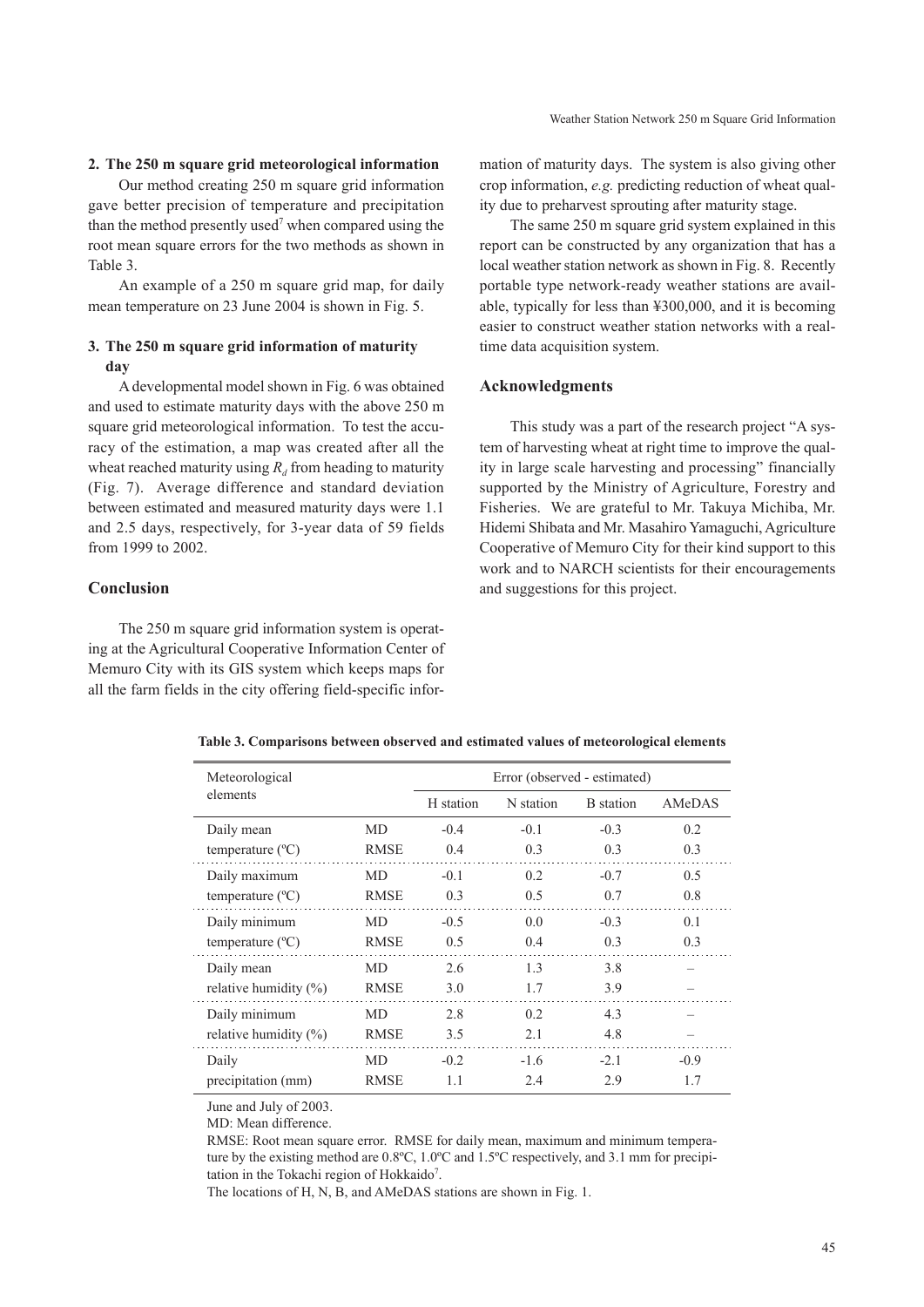

**Fig. 5. The 250 m square grid map of estimated daily mean air temperature (June 23, 2004)**



**Fig. 7. The 250 m square grid map of estimated maturity days, 2004**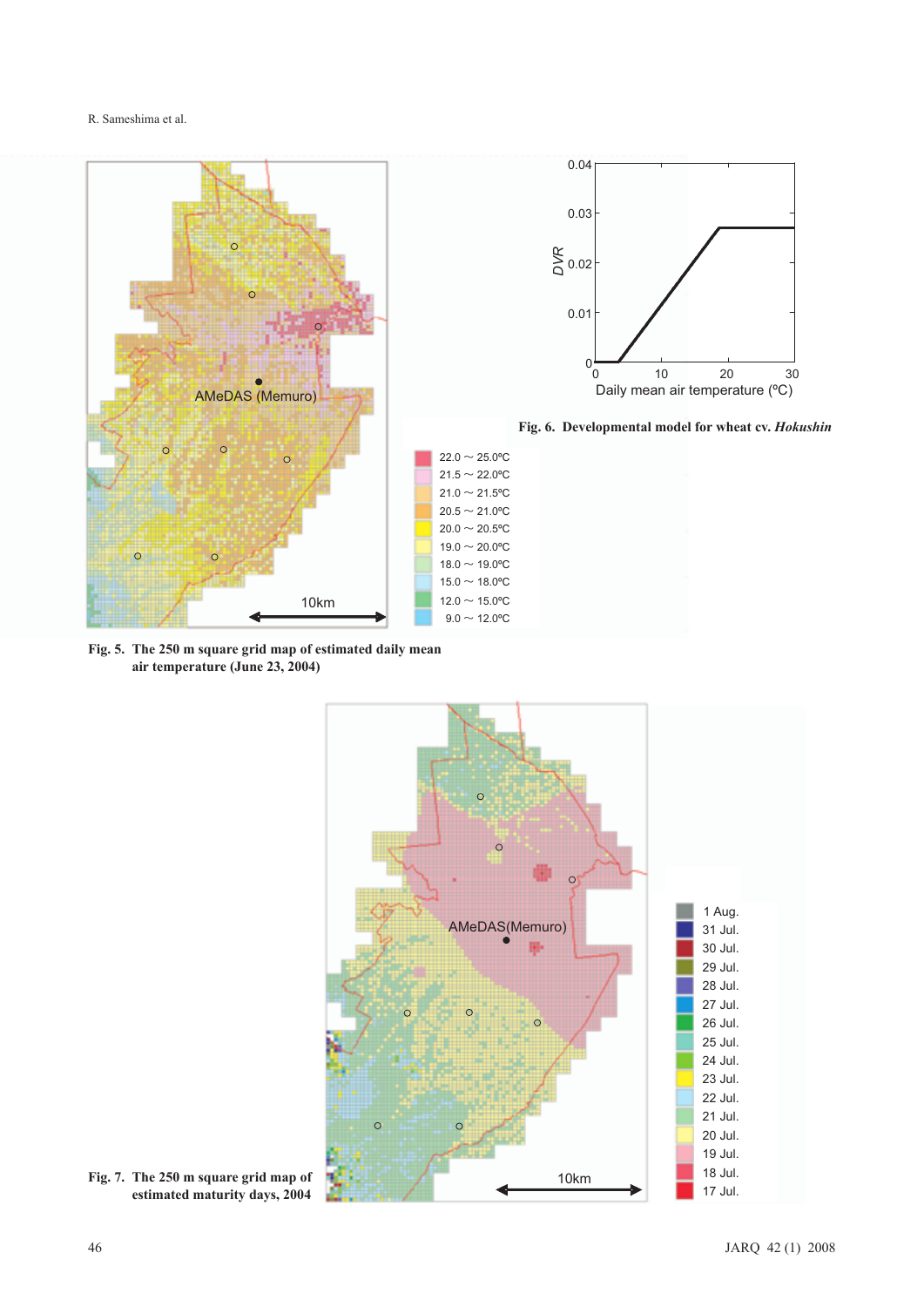#### Weather Station Network 250 m Square Grid Information



**Fig. 8. A flow chart to calculate 250 m square grid meteorological information in a local area** Numbers in the superscripts indicate the procedures explained in "3. Estimation of 250 m square grid meteorological information" of materials and methods.

#### **References**

- 1. Japan Geographical Survey Institute (2001) Digital map 50 m grid (elevation). Japan Map Center, Tokyo, Japan, CD-ROM.
- 2. Japan Meteorological Agency (2002) Mesh climatic data of Japan*.* Japan Meteorological Business Support Center, Tokyo, CD-ROM [In Japanese].
- 3. Kobayashi, K. et al. (1991) Prediction of growth stage by nonparametric DVR method in wheat cultivar "Norin 61". *Gunma J. Agric. Res.*, **8**, 11–18 [In Japanese with English summary].
- 4. Kouno, T. et al. (1984) Studies on application of the mesh climatic charts of Hiroshima Prefecture 1. Revision of

monthly mean air temperatures and estimation of daily mean air temperatures for agricultural application. *Bull. Hiroshima Pref. Agric. Exp. Sta.*, **48**, 113–122 [In Japanese with English summary].

- 5. Kurihara, K. & Murakami, R. (1982) The mesh climatic chart of Hiroshima Prefecture (1) The estimation of the 1 km2 mesh mean temperature. *J. Meteorol. Res.*, **34**, 17–28.
- 6. Mori, Y., Kono, T. & Fusao, K. (1985) Studies on application of the mesh climatic charts of Hiroshima Prefecture 5. The estimation of the daily mean air temperature at the location without meteorological observation. *Bull. Hiroshima Pref. Agric. Exp. Sta.*, **49**, 87–98 [In Japanese with English summary].